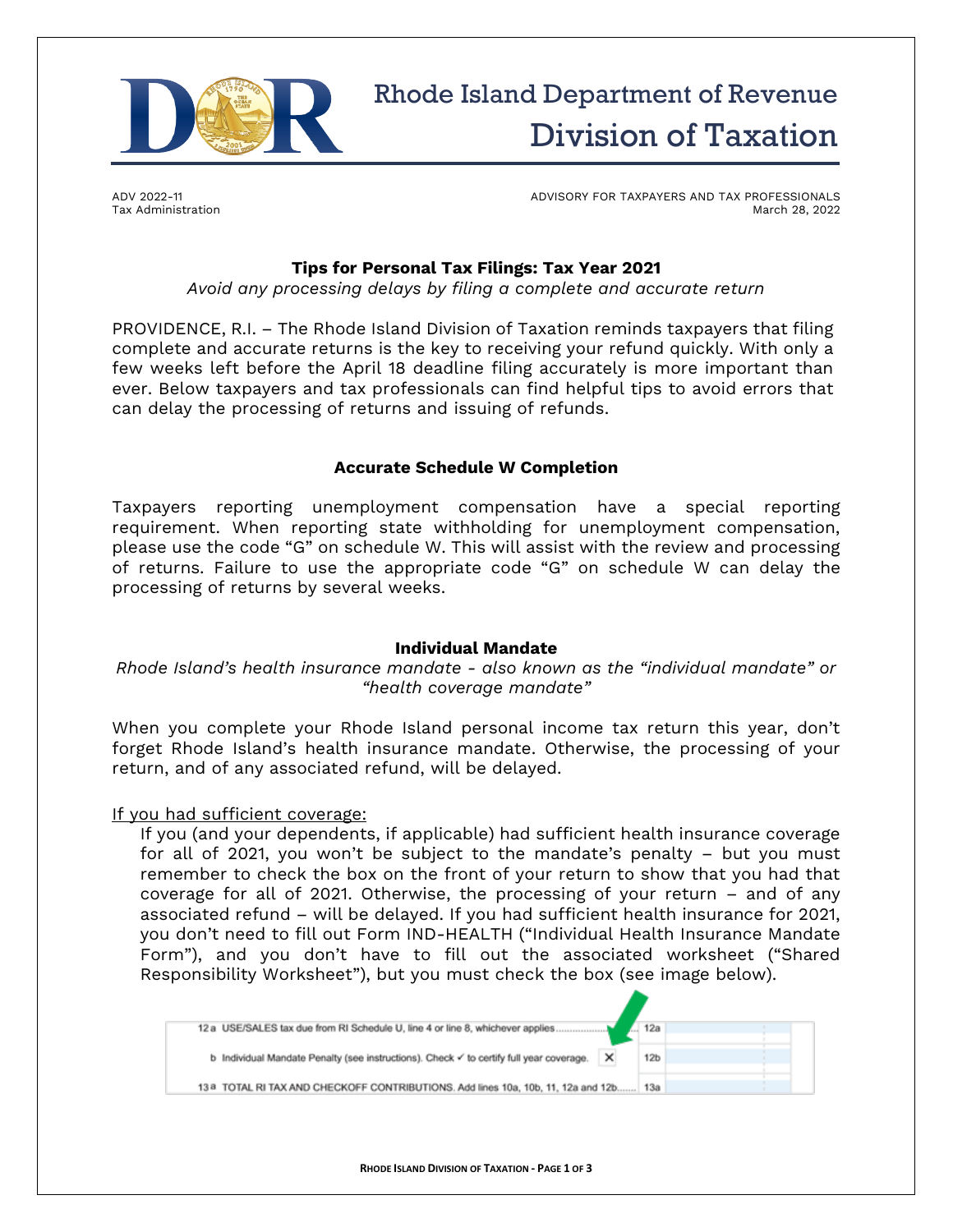#### If you did not have sufficient coverage:

If you (or your dependents, if applicable) did not have sufficient health insurance coverage for all of 2021, do not check the box shown above - you must instead fill out Form IND-HEALTH (see image below).



Form IND-HEALTH is where you indicate if you (or any dependents, if applicable) have an exemption from the mandate's penalty. It is also where you show the months for which the exemption applied. If you don't fill out Form IND-HEALTH, or you don't fill it out correctly, the processing of your return – and of any associated refund – will be delayed, and you may be subject to the mandate's penalty.

### If you are claiming an exemption:

If a taxpayer does not have minimum essential coverage, taxpayers may report a qualifying exemption for each month for which there was no coverage on Form IND-HEALTH. The Division requests that the form is completed accurately and per the instructions for each exemption.

For example, exemption "A" – Coverage Considered Unaffordable, requires that a taxpayer review the requirements and complete the Affordability Worksheet included in the instructions. If further information or clarification is needed, a taxpayer will be issued a request for information letter and responses will be addressed in the order received.

Taxpayers that do not have minimum essential coverage are encouraged to contact HealthSource RI (HSRI) by visiting its website [\(https://healthsourceri.com/\)](https://healthsourceri.com/) or calling 1-855-840-4774. Visit HealthSource RI's dedicated Health Insurance Mandate page for more information: **Https://healthsourceri.com/mandate/.** 

## **Earned Income Credit (EIC)**

The earned income credit (EIC) is a tax credit for certain people who work and have earned income under \$57,414. A tax credit reduces the amount of tax you owe, and usually means more money in your pocket. The EIC may also give you a refund.

To qualify for Rhode Island earned income tax credit, a taxpayer must first qualify for the earned income credit on their federal tax return, which requires that a taxpayer has earned income within the tax filing year. While for tax year 2021, the IRS and the Division of Taxation are allowing for the use of 2019 earned income information to be used in the calculation of 2021 earned income, a taxpayer is still required to have earned income in 2021. Taxpayers may refer to the following link for further federal guidance regarding the earned income tax credit and types of income that classify as